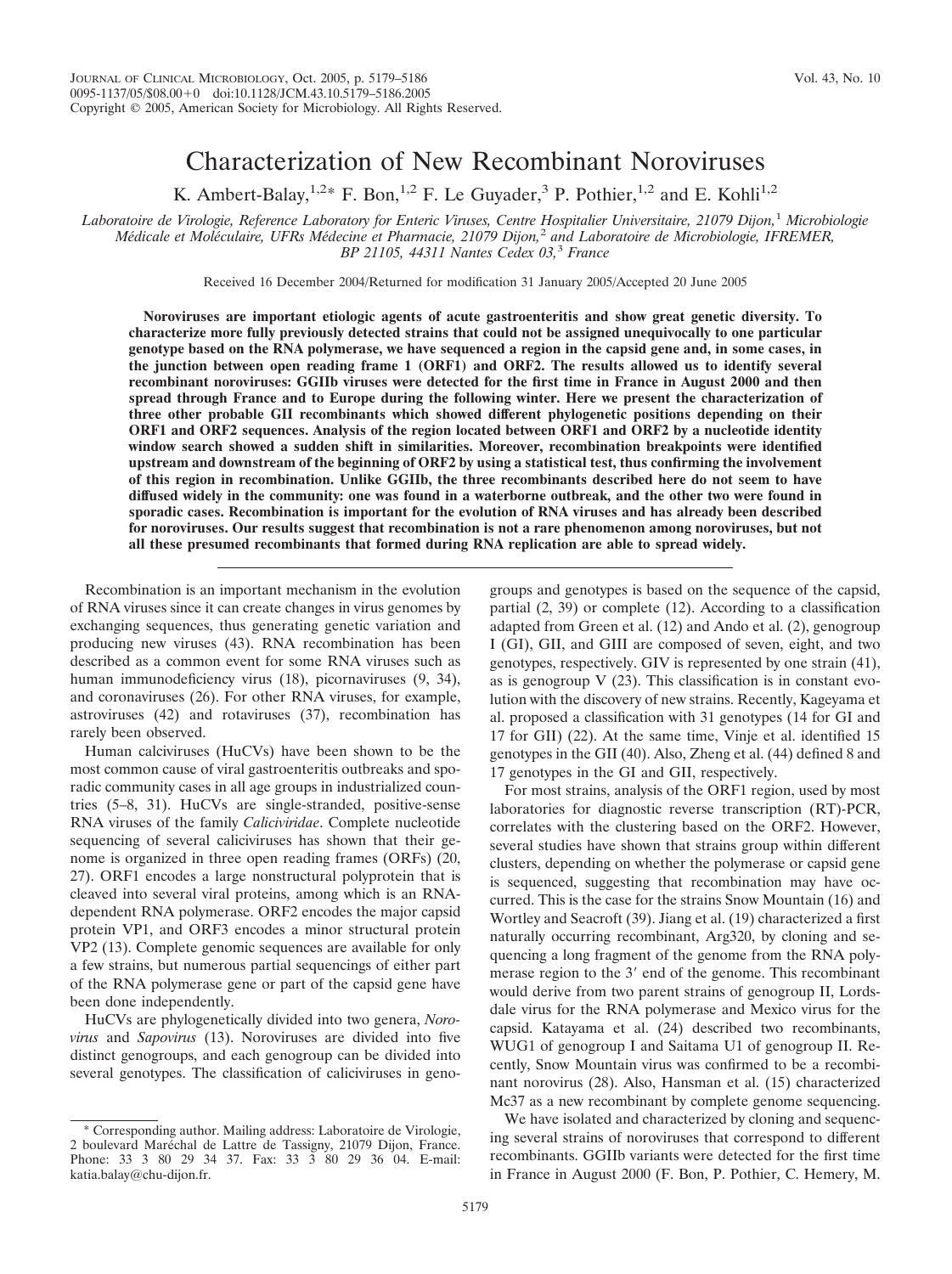Cournot, C. Castor, H. de Valk, P. Gourier-Frery, P. Benhamida, R. Roques, L. Le Coustumier, F. Villeneuve, P. Megraud, P. Le Cann, E. Kohli, and A. Gallay, 21st Réunion Interdisciplinaire de Chimiothérapie Anti-infectieuse, Paris, France, 2001) and then in several European countries (4, 17, 33, 38). Their RNA polymerases do not correspond to any known genotype, but their capsid genes are close to the capsid gene of viruses of three different genotypes, Hawaii, Toronto, and Snow Mountain, indicating that recombinations occurred. This paper reports on the characterization of three other strains of HuCV that are probable recombinants. The sequencing of long genomic fragments containing a portion of the RNA polymerase gene and a portion of the capsid gene shows that these two portions of the genome present homologies with distinct genotypes.

#### **MATERIALS AND METHODS**

**Stool samples.** From a collection of 173 calicivirus strains previously characterized by RT-PCR and nucleotide sequence analysis of the RNA polymerase gene (3, 5), we selected 55 samples that all presented a nucleotide identity in the RNA polymerase region between 77 and 88% with known genotypes; and we further characterized them by sequencing a region in the capsid gene and, for some of them, the junction between ORF1 and ORF2. The stool samples were stored at  $-40^{\circ}$ C.

**RNA extraction.** Viral RNA was extracted from 10% stool suspensions in phosphate-buffered saline (pH 7.5) with a QIAamp viral RNA kit (QIAGEN, Hilden, Germany), according to the manufacturer's instructions, and was either reverse transcribed immediately or stored at  $-40^{\circ}$ C.

**RT-PCR.** RT-PCR was performed to amplify sequences of the capsid gene in the 55 stool samples by using murine leukemia virus reverse transcriptase and AmpliTaq DNA polymerase purchased from Applied Biosystems (Foster City, Calif.). Both RT and PCR were carried out with the reaction mixture preparations recommended by the manufacturer. Primer set SRI1 and SRI2 (14) and primer set Mon381 and Mon383 (32) were used to amplify the sequences of the capsid gene of noroviruses genogroup I and II, respectively, giving amplicons of 316 and 322 bp, respectively. The cycling conditions were as follows: one cycle of reverse transcription at 42°C for 15 min and, for PCR, denaturation for 2 min at 94°C; 40 amplification cycles with denaturation for 30 s at 94°C, annealing for 1 min at 50°C, and extension for 1 min at 72°C; and a final cycle of incubation at 72°C for 15 min.

For some strains, another RT-PCR was performed with primers NI (11) and Mon383 to amplify a long genomic fragment that included the junction between the RNA polymerase and the capsid genes and with the Superscript II RNase Hreverse transcriptase (Invitrogen Corporation, Carlsbad, Calif.) and the Expand High Fidelity PCR system (Roche Molecular Biochemicals, Mannheim, Germany), according to the manufacturer's instructions for both reaction mixture preparations. The PCR cycle conditions used were the same as those used for amplification of the capsid gene.

**Cloning and sequencing of the RT-PCR products.** RT-PCR-amplified DNA fragments of the expected sizes, as determined by agarose gel electrophoresis, were excised from the gel, extracted, and purified with a Qiaex II gel extraction kit (QIAGEN). Capsid gene fragments were sequenced directly after purification.

The PCR products obtained with primer set NI and Mon383 (1,189 bp) were cloned into the pGEM-T Easy Vector System (Promega Corporation, Madison, Wis.), according to the manufacturer's instructions.

Sequencing of the PCR products or plasmids was performed with the same primers used for amplification by using the ABI Prism Big Dye Terminator cycle sequencing ready reaction kit on an automated sequencer (model 373A DNA sequencing system) (both from Applera Corporation, Foster City, Calif.). For the long fragments cloned into the plasmid, if necessary the sequence was determined by using multiple steps: after determination of the end sequences of the cDNA with the primers NI and Mon383, the remaining sequences were determined by genomic walking with primers based upon newly obtained sequences adjacent to those regions. All sequences were confirmed by sequencing at least twice.

Consensus sequences were produced by overlapping the sequences of the RNA polymerase genes and the cloned genes.

**Characterization and phylogenetic analyses.** Alignments of the sequences with the sequences in the GenBank library were carried out by using Fasta version 3.3t06 and GCG software, available in the national service Infobiogen (http: //www.infobiogen.fr). For the RNA polymerase, alignments were also performed with reference strains available in the database of the European Food-Borne Viruses Network (25, 30).

For the phylogenetic analyses, sequences were first aligned by using the CLUSTAL-W program in the PHYLIP format. The neighbor-joining method was used to create phylogenetic trees by using the different alignments.

**Detection of recombination.** Detection of recombination was achieved by using similarity plots in SimPlot, as described previously (29), as well as a statistical analysis based on Sawyer's test (S. Sawyer, 1999, http://www.math.wustl.edu /sawyer). SimPlot calculates and plots the percent identity of a query sequence to a panel of reference sequences versus the position in a sliding window, which is moved across the alignment in steps. Sawyer's test looks for aligned segments for which a pair of sequences is sufficiently similar to be suggestive of gene conversion.

**Nucleotide sequence accession numbers.** The nucleotide sequences determined in this study have been deposited in GenBank under accession numbers AY682550, AY682551, and AY682552 for samples S63, L23, and E3, respectively.

## **RESULTS**

**Amplification of the partial capsid sequences of particular strains.** Among the 173 samples previously characterized by sequencing of an RNA polymerase gene fragment, we selected for this study 55 samples that were impossible to assign to one or another cluster because the percentage of nucleotide identity with reference strains was between 77 and 88%. In fact, according to Vinje et al. (39), strains belonging to the same genotype present more than 87% and 91% nucleotide identities for genogroups I and II, respectively, in this RNA polymerase fragment. Forty-one of the 55 samples appeared to belong to the new group GGIIb; seven samples presented between 77 and 81% nucleotide identity with Desert Shield virus, and seven samples presented low nucleotide identity percentages with various genotypes (Table 1).

For these 55 strains, a region of the capsid gene was amplified and sequenced. We finally obtained 47 samples for which both RNA polymerase and capsid gene sequences were available; 8 amplifications of the capsid failed. According to Green et al. (13), strains should present more than 80% amino acid identity in the capsid to be assigned to the same genotype. Thirty-three samples out of the 47 which were sequenced both in the RNA polymerase and in the capsid were of the GGIIb group. Among the 14 remaining samples, the 7 samples that presented a low nucleotide identity percentage with the Desert Shield virus in the RNA polymerase sequence could be assigned to the Desert Shield genotype according to their capsid sequences (90 to 99% amino acid identity with the Desert Shield virus). These Desert Shield-like strains are very close to a strain described by Johansson et al. (21) that presents 82% nucleotide identity in the polymerase region with the Desert Shield virus. Also, sample GEA264, which presented a low percentage of nucleotide identity with the Hawaii virus in the RNA polymerase (84%), can be assigned to the Hawaii genotype since the amino acid identity with the Hawaii virus in the capsid is 95%. For each of the six remaining strains (strains S63, L23, E3, E23, GEA471, and S55), sequence analysis of the capsid allowed us to classify the strain into a genotype that was different from the genotype presenting the highest percentage of nucleotide identity with the sample in the RNA polymerase (Table 1).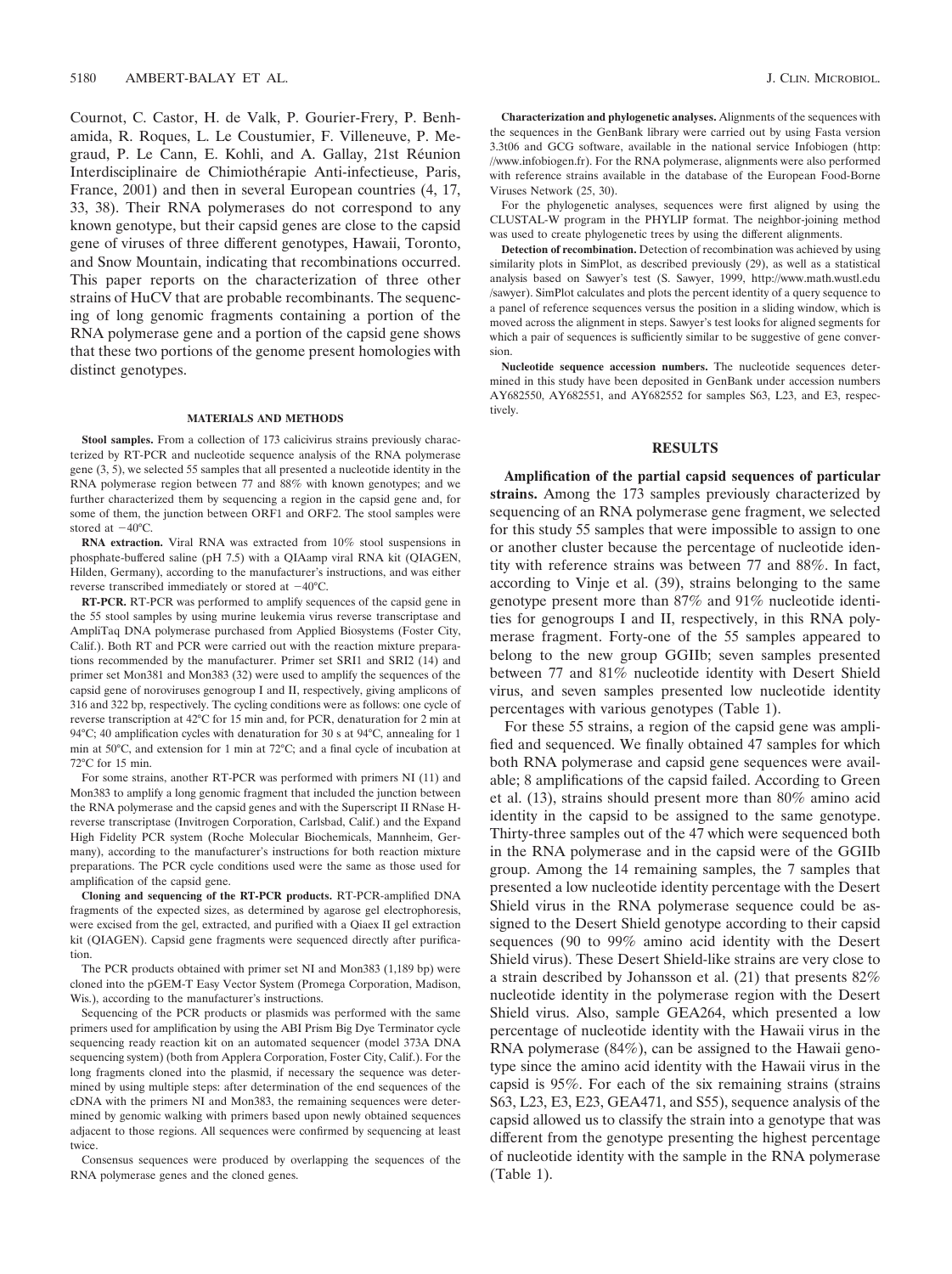| Name of<br>sample | RNA polymerase    |                                      |                                                           |                          | Capsid            |                                           |                                  |                                                                                     |
|-------------------|-------------------|--------------------------------------|-----------------------------------------------------------|--------------------------|-------------------|-------------------------------------------|----------------------------------|-------------------------------------------------------------------------------------|
|                   | No. of<br>samples | Reference virus                      | % Nucleotide sequence<br>identity with reference<br>virus | Designation <sup>e</sup> | No. of<br>samples | Reference virus <sup><math>c</math></sup> | identity with reference<br>virus | $%$ Nucleotide sequence $%$ Amino acid sequence<br>identity with reference<br>virus |
| $L169^b$          |                   |                                      |                                                           |                          | 25                | Toronto                                   | $91 - 93$                        | $93 - 99$                                                                           |
| $E78^b$           |                   |                                      |                                                           |                          | 4                 | Hawaii                                    | 88                               | 97                                                                                  |
|                   |                   |                                      |                                                           |                          | 3                 | <b>Bristol</b>                            | $91 - 93$                        | $95 - 96$                                                                           |
| $E673^b$          |                   |                                      |                                                           |                          |                   | Snow Mountain                             | 95                               | 98                                                                                  |
|                   | 41                | Hawaii $^c$                          | $83 - 86$                                                 | GGIIb                    | 8                 | Amplification failed                      |                                  |                                                                                     |
|                   |                   | Desert Shield <sup>d</sup>           | $77 - 81$                                                 | NA'                      |                   | Desert Shield                             | 88-91                            | $90 - 99$                                                                           |
| <b>GEA264</b>     |                   | Hawaii                               | 84                                                        | NA                       |                   | Hawaii                                    | 84                               | 95                                                                                  |
| S63               |                   | Melksham <sup>c</sup>                | 82                                                        | NA                       |                   | Hillingdon                                | 92                               | 99                                                                                  |
| L23               |                   | Hillingdon <sup><math>c</math></sup> | 86                                                        | <b>NA</b>                |                   | Hawaii                                    | 82                               | 94                                                                                  |
| E3                |                   | Bristol <sup>c</sup>                 | 88                                                        | NA                       |                   | Melksham                                  | 87                               | 97                                                                                  |
| E23               |                   | Sindlesham <sup>d</sup>              | 86                                                        | NA                       |                   | Toronto                                   | 98                               | 99                                                                                  |
| <b>GEA471</b>     |                   | Hawaii                               | 85                                                        | NA                       |                   | <b>Bristol</b>                            | 83                               | 86                                                                                  |
| S <sub>55</sub>   |                   | Melksham                             | 82                                                        | NA                       |                   | <b>Bristol</b>                            | 93                               | 95                                                                                  |

TABLE 1. Strains presenting low percentages of nucleotide sequence identity with those of reference strains for the RNA polymerase gene*<sup>a</sup>*

<sup>a</sup> The reference virus indicated for each sample is the one among all reference viruses representing all genotypes which presented the highest percentage of identity with the sample.

<sup>b</sup> L169 is one of the 25 samples of GGIIb/Toronto, E78 is one of the 4 samples of GGIIb/Hawaii, and E673 is the unique sample GGIIb/Snow Mountain. Their ORF1-ORF2 junctions were sequenced (GenBank accession numbers AY773210, AY580335, and AY682549, respectively). The junction is not available for

GGIIb/Bristol.<br><sup>c</sup> GenBank accession numbers: Bristol/1993/UK, X76716; Desert Shield 395/1990/SA, U04469; Hawaii/1971/US, U07611; Hillingdon/1990/UK, AJ277607; Melksham/<br>1994/UK, X81879; Toronto 24/1991/CA, U02030; SMA, AY

<sup>d</sup> Sequences are not available in GenBank; the sequences were kindly provided by Marion Koopmans and Harry Vennema (RIVM, National Institute of Public Health and the Environment, Bilthoven, The Netherlands). *<sup>e</sup>* Designation at the date of characterization.

*<sup>f</sup>* NA, not assigned.

**Phylogenetic analysis of partial RNA polymerase and capsid sequences.** Figure 1 represents the phylogenetic trees for six strains, strains S63, L23, E3, E23, GEA471, and S55. The RNA polymerases of strains S63, L23, and E3 are related to Melksham, Hillingdon, and Bristol viruses, respectively, although they could not be clearly assigned to these genotypes; and their capsid genes can be classified into the Hillingdon, Hawaii, and Melksham genotypes, respectively. Also, for E23, GEA471, and S55, the phylogenetic trees do not give the same classification when the trees are based on the RNA polymerase and the capsid. These results confirm that for each of these strains the RNA polymerase gene and the capsid gene do not belong to the same genotype, thus suggesting the possibility of recombination.

**Identification of recombination by nucleotide identity window search.** To confirm the existence of recombinant strains and to exclude the possibility of double contamination, long genomic fragments that included part of the RNA polymerase and part of the capsid genes were amplified by RT-PCR and cloned into a plasmid vector before sequencing. We obtained consensus sequences (by overlapping sequences of the polymerase and the cloned genes) of 1,428 bp, 1,371 bp, and 1,416 bp for S63, L23, and E3, respectively, that correspond to the regions located between nucleotides 4233 and 5660, 4290 and 5660, and 4233 and 5648 in the Hawaii virus genome (Gen-Bank accession number U07611), respectively. The other three potentially recombinant strains, GEA471, S55, and E23, were also successfully cloned; but it appeared that they were doubly contaminated samples (data not shown).

For strains S63, L23, and E3, the long sequences corresponding to ORF1-ORF2 fragments were analyzed with Sim-Plot software by comparing the sequences of strains representing each genotype of GII. Figure 2 shows the results obtained by comparison with the Melksham, Hawaii, Bristol, and Hillingdon sequences as the reference sequences.

S63 is distant from the four reference strains (and from the other reference strains; data not shown) in the first part of the sequence, which corresponds to ORF1 (residues 1 to 872; residues 4233 to 5104 in the Hawaii sequence): there is less than 85% similarity except at the 3' end, which corresponds to a more conserved region of the genome, at the ORF1-ORF2 junction (24). This confirms that it could not be classified into one particular group on the basis of the RNA polymerase gene sequence. On the other hand, the S63 sequence shows a close association with Hillingdon virus starting at about position 853 (ORF2 starts at position 853 [position 5085 in Hawaii virus]); this corresponds to the result obtained with the capsid fragment.

For L23, the first part of the sequence, which corresponds to ORF1, between residues 1 and 815 (residues 4290 to 5104 in Hawaii virus) is closer to Hillingdon than to other reference strains but presents only 85% similarity, on average, which is not high enough for the strains to be considered of the same genotype; the second part corresponding to ORF2 and starting at position 796 (position 5085 in Hawaii virus) is closer to Hawaii strain essentially at the 5' end. It must be noted that the decrease in the percentage of similarity with Hawaii virus starting at about position 900 in Fig. 2B (position 5190 in Hawaii virus) is in accordance with the rather low percentage of nucleotide identity of the capsid fragment with that of Hawaii virus reported in Table 1 (82%). However, the amino acid identity percentage is high (94%).

For E3, the sequence between nucleotides 1 and 872 (ORF1) (nucleotides 4233 to 5104 in Hawaii) is closer to the Bristol sequence, but the sequence between nucleotides 853 and 1416 (ORF2) (nucleotides 5085 to 5648 in Hawaii virus) is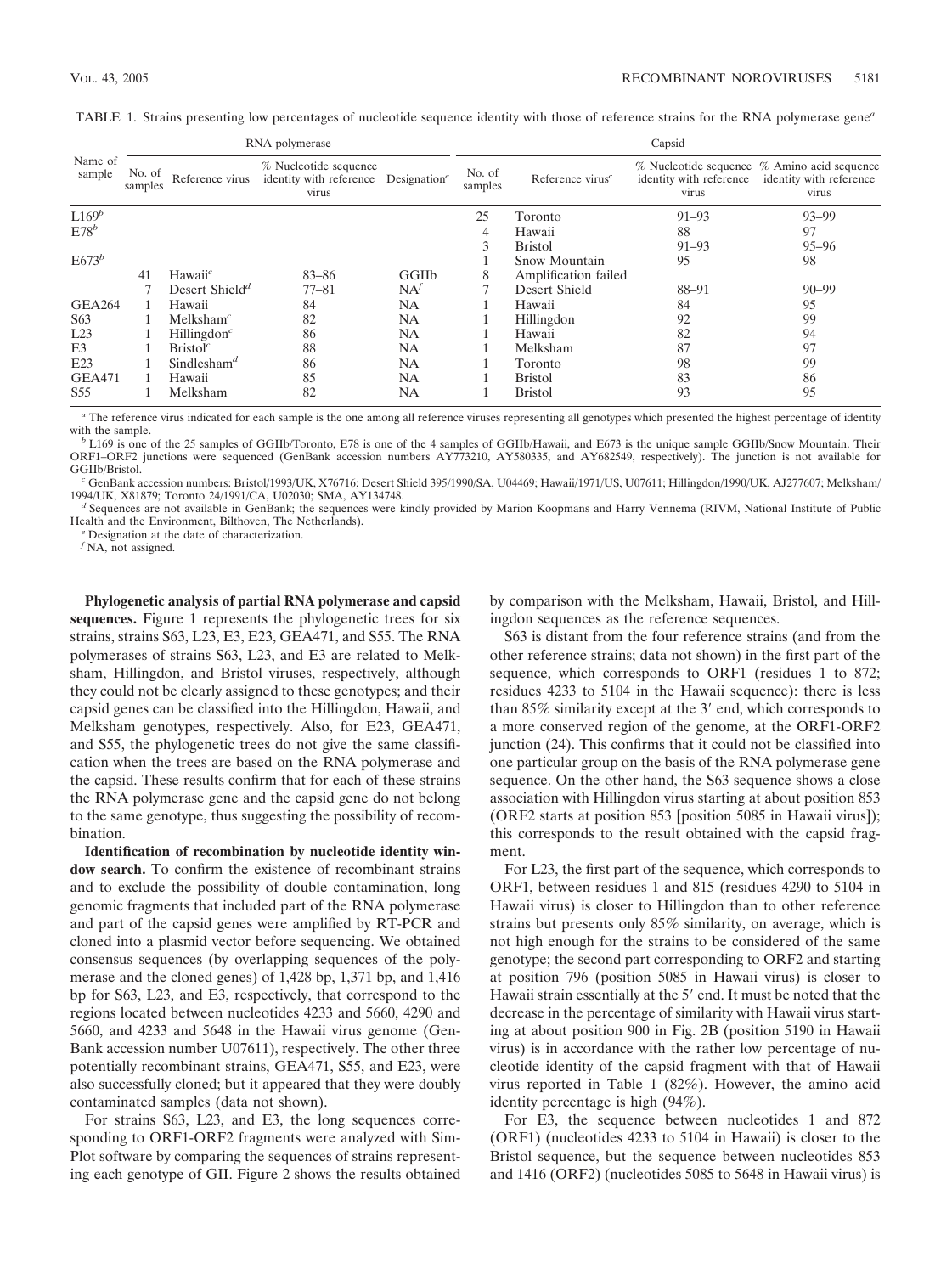

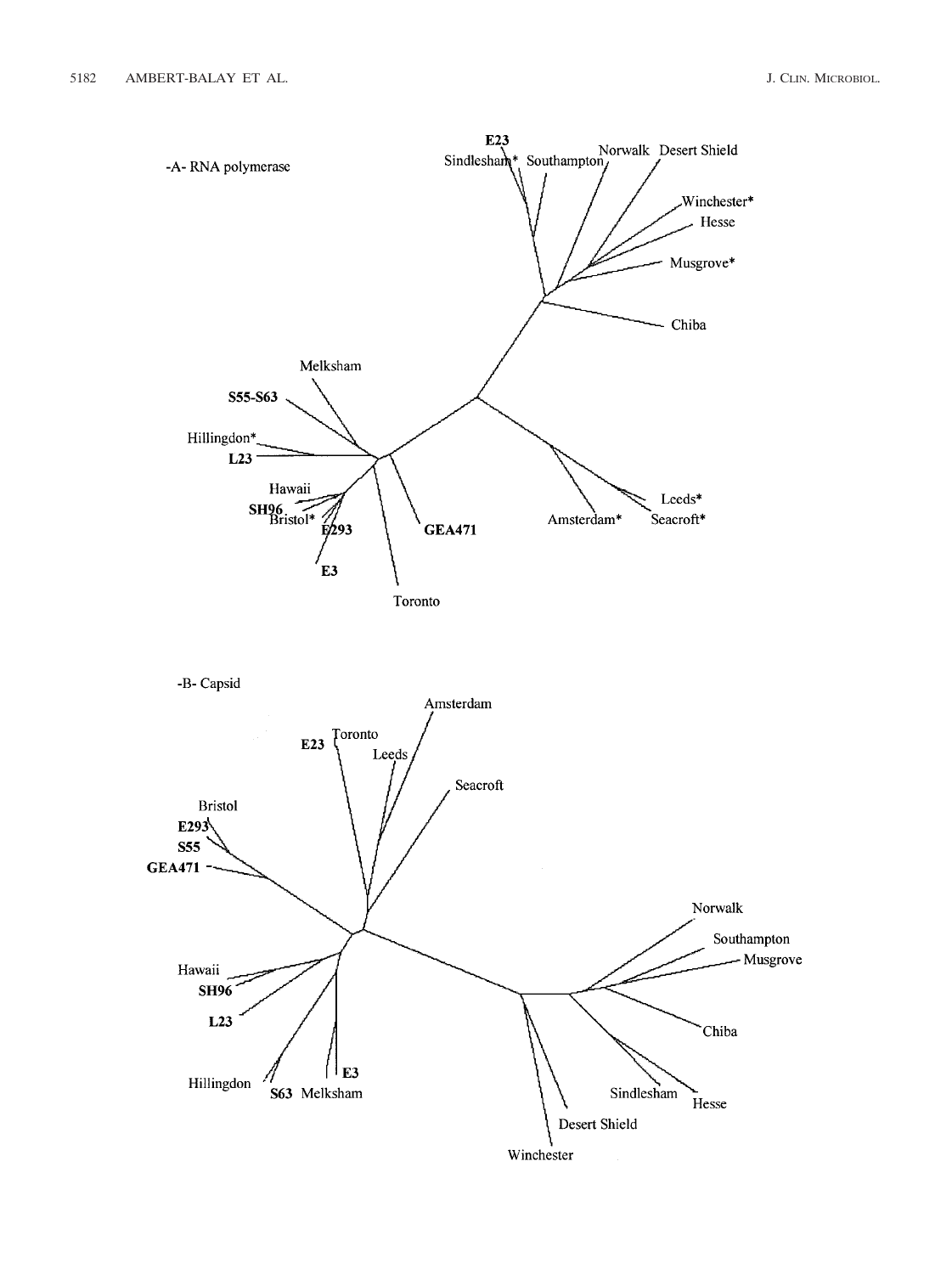close to Melksham sequence, which is also the case for the capsid gene analyzed separately. These three examples showing sudden shifts in similarities suggest that a recombination occurred near the junction of ORF1 and ORF2, which is localized between nucleotides 5085 and 5104 in the Hawaii genome.

**Identification of recombination by Sawyer's test.** The available sequences of strains E3, L23, and S63, including the ORF1-ORF2 junction, were aligned separately with the following reference strains: Hawaii, Bristol, Melksham, and Hillingdon. As controls, three confirmed recombinants were also tested: Arg320 (GenBank accession number AF190817), which has been previously published as a Lordsdale-Mexico recombinant (19), and two strains of the GGIIb group which were detected in our laboratory, strains L169 (GGIIb/Toronto) and E673 (GGIIb/Snow Mountain) (Table 1). The sequences of these three additional strains located in the same region as those of E3, L23, and S63 were aligned with the sequences of the same reference strains, as well as those of Mexico, Toronto, and Snow Mountain strains for Arg320, L169, and E673, respectively. The results allowed detection of different aligned segments with sequences sufficiently similar to be suggestive of gene conversion (Table 2): S63 and Hillingdon presented a 515-bp homologous fragment which corresponds to the totality of the ORF2 sequence that we obtained for S63; L23 shows a short fragment (122 bp) homologous to that of the Hawaii genotype at the 5' end of ORF2; E3 presents a 185-bp sequence homologous to that of the Bristol genotype at the 3' end of ORF1 and a 330-bp sequence homologous to that of the Melksham genotype at the 5' end of ORF2. This suggests the presence of recombination breakpoints upstream and downstream the beginning of ORF2 (Table 2; Fig. 3) located at positions 25,  $-45$ , and  $-6$  or  $-9$  (when it is considered that position 0 is the beginning of ORF2) for strains S63, L23, and E3, respectively. For the three confirmed recombinants, breakpoints were identified at positions 26 (strains Arg320 and L169) and  $-67$  (strain E673).

**Geographical distribution of recombinant strains.** E3 was found during the investigation of a waterborne outbreak, along with other pathogens. This outbreak happened in Crete in June 1997 and concerned approximately 200 individuals. Both S63 and L23 were found in sporadic cases in the center of France in January 1999 and in the west of France in December 1999, respectively (Table 3). No data were available for the patients concerned.

To determine if these strains were found in other places in Europe, we compared the RNA polymerase sequences that we obtained with sequences entered in the database of the European Food-Borne Viruses Network. It appeared that no other sequence corresponds to the S63 RNA polymerase sequence. The L23 RNA polymerase sequence is similar to those of 17 strains in this database, and the E3 RNA polymerase sequence is close to those of 5 strains, but no capsid sequence was available for any of these 22 strains, so it is impossible to certify that these strains are identical to the strains characterized in our study.

By comparison with the sequences in GenBank, we found that the L23 sequence is very close (98 to 99% nucleotide identity) to eight sequences of strains characterized in the United States, but no data concerning their frequency or geographical distribution are available. It must be noted that the complete ORF2 sequences of these strains have been determined, but their ORF1 sequences are at least 550 bp shorter than the L23 ORF1 sequences, thus preventing comparison of the 5' end of L23 with the sequences of the 5' ends of these strains. The sequences of S63 and E3 did not correspond to any sequences submitted to GenBank so far.

## **DISCUSSION**

The aim of this study was to better characterize 55 strains previously detected but not classified on the basis of the polymerase gene by sequencing the capsid gene and, if necessary, the ORF1-ORF2 junction. Among the 47 noroviruses whose capsid genes could be further sequenced, 36 were recombinant strains. Thirty-three were of the GGIIb group, which has been described elsewhere (4, 17, 33, 38), and three were identified as three different probably new naturally occurring recombinants. The possibility of a double infection of patients was excluded by cloning the cDNA covering the junction between the RNA polymerase and the capsid genes. This cDNA is generated from a single virus. Indeed, it must be mentioned that three other samples suspected of being recombinants proved to be doubly contaminated when they were cloned. These examples show the importance of working with cloned sequences or long genomic fragments covering the junction between ORF1 and ORF2 but not with separate RNA polymerase and capsid genomic fragments. The E3 strain has a Melksham capsid and a Bristol-related *pol* gene, although it could not be assigned strictly to the Bristol genotype on the basis of the criteria proposed by Vinje et al. (39). This result was confirmed by both the SimPlot test and statistical analysis. As their RNA polymerase genes do not correspond to any cluster, S63 and L23 can be defined as new variants, but they also show the characteristics of recombinant strains. S63 has a capsid gene that belongs to the Hillingdon genotype and a *pol* gene that is distant from the capsid-based genotype. The results of SimPlot and statistical analysis both confirmed recombination in the junction region between ORF1 and ORF2. Strain L23 has a capsid that belongs to the Hawaii genotype (95% amino acid identity). However, the results of SimPlot and Sawyer's test suggest that in this case recombination may not involve a large

FIG. 1. Phylogenetic analysis of partial (A) RNA polymerase (145-bp) and (B) capsid (277-bp) sequences. The strains characterized in our laboratory are represented in boldface. Strains SH96 and E293 were characterized in another study; they present a good correlation between the RNA polymerase and the capsid genes, with SH96 being assigned to the Hawaii genotype and E293 being assigned to the Bristol genotype. The GenBank accession numbers for the calicivirus reference strains are Amsterdam/1998/NL, AF195848; Chiba407/1987/JP, AB042808; Hesse3/1997/ GE, AF093797; Leeds/1990/UK, AJ277608; Musgrove/1989/UK, AJ277614; Norwalk/1968/US, M87661; Seacroft/1990/UK, AJ277620; Sindlesham/ 1995/UK, AJ277615; and Winchester/1994/UK, AJ277609. The others are given in Table 1. \*, sequences not available in GenBank (the sequences were kindly provided by Marion Koopmans and Harry Vennema).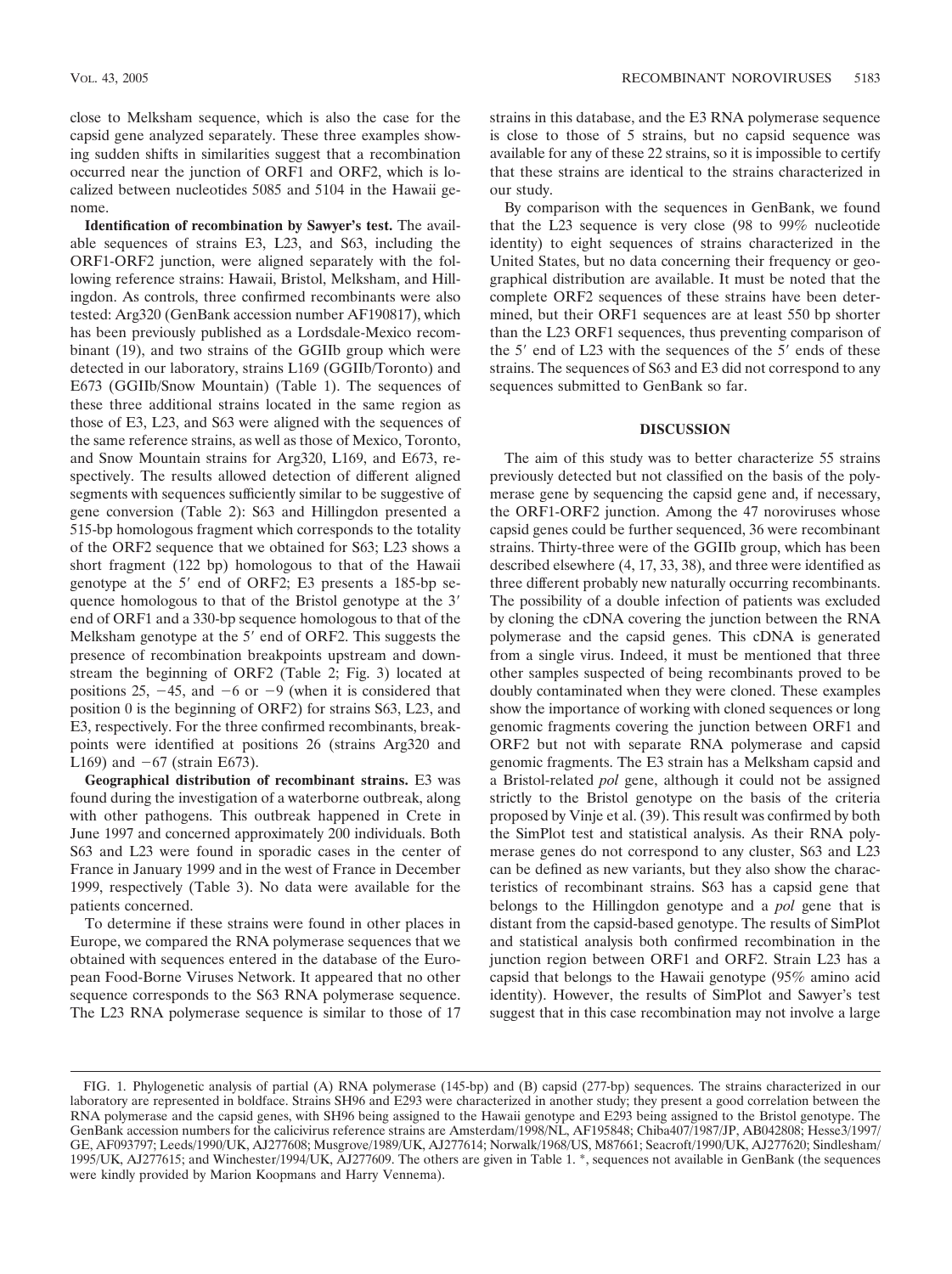

FIG. 2. SimPlot analysis of partial RNA polymerase and capsid gene sequences of recombinant strains. Window size, 200 bp; step, 20 bp. The query sequences for panels A, B, and C are S63, L23, and E3, respectively. The vertical axis indicates the nucleotide identities between the query strain and the four reference strains, expressed as percentages. The horizontal axis indicates the nucleotide positions (in base pairs; corresponding to base pairs 4233 to 5660, 4290 to 5660, and 4233 to 5648 of the Hawaii strain with GenBank accession number U07611 for S63, L23, and E3, respectively). Vertical lines indicate the beginning of ORF2 (continuous vertical line) and putative recombination breakpoints identified by Sawyer's test at the ORF1-

TABLE 2. Homologous fragments suggestive of recombination according to Sawyer's test

| Strain           | Parent strain    | Fragment position<br>according to 5' end<br>of ORF <sub>2</sub> | Length<br>(bp) | $P$ value |
|------------------|------------------|-----------------------------------------------------------------|----------------|-----------|
| S63              | Hillingdon       | 25 to 539                                                       | 515            | 0.0000    |
| L <sub>23</sub>  | Hawaii           | $-45$ to 77                                                     | 122            | 0.0007    |
| E <sub>3</sub>   | <b>Bristol</b>   | $-193$ to $-9$                                                  | 185            | 0.0022    |
|                  |                  | $-751$ to $-612$                                                | 140            | 0.0115    |
|                  |                  | $-444$ to $-378$                                                | 67             | 0.0237    |
|                  | Melksham         | $-6$ to 323                                                     | 330            | 0.0000    |
|                  |                  | 453 to 547                                                      | 95             | 0.0013    |
| Arg320           | Mexico           | 26 to 576                                                       | 551            | 0.0000    |
| L <sub>169</sub> | Toronto          | 26 to 548                                                       | 523            | 0.0000    |
| E <sub>673</sub> | SMA <sup>b</sup> | $-67$ to 282                                                    | 349            | 0.0000    |

*<sup>a</sup>* Positions in boldface are putative recombination breakpoints in the ORF1– ORF2 junction region. GenBank accession numbers: Hillingdon-related virus, AF397156; Mexico strain, U22498; Snow Mountain strain, AY134748. *<sup>b</sup>* SMA, Snow Mountain agent.

fragment of the parental strain. Such recombination may be more similar to the recombination identified recently by Rohayem and Münch (36) in different norovirus capsids which show fragments of different lengths that may result from gene conversion.

Taken together, these results confirm that the junction region between ORF1 and ORF2 may be critical for recombination, as is the case for other recombinant noroviruses described in the literature. Sawyer's test allowed us to identify several recombination breakpoints located in this region, upstream and downstream of the beginning of ORF2, suggesting that there is not a unique breakpoint in this region. Of interest, positions 25 and 26 were identified as breakpoints for three different recombinant strains: S63 (Hillingdon genotype capsid, GII-5), Arg320 (Mexico genotype capsid, GII-3), and L169 (Toronto genotype capsid, GII-3), suggesting that this particular region may be more frequently involved in recombination. Although the exact mechanism of recombination has not been elucidated, it has been suggested that during coinfection, the RNA-dependent RNA polymerase could switch from one RNA molecule to another during viral replication because of the high sequence conservation that increases the interaction between RNA molecules. Our investigations of gastroenteritis outbreaks showed that coinfection of patients by several noroviruses has been observed frequently, especially in water- and oyster-related outbreaks, and has also been described several times in the literature (1, 10, 35).

The capsid of the Melksham strain that is part of the E3 strain has been found to recombine with the polymerase of the Bristol strain to give the recombinant Snow Mountain strain (28). The RNA polymerase of the Bristol strain is also found in recombinant strains Arg320 (19) and Wortley (39) in combination with the capsids of genotypes Mexico and Hawaii, respectively. Of interest, sample E3, considered a recombinant between Bristol and Melksham (*pol* and capsid, respectively), is different from the Snow Mountain agent, which is also a Bristol-Melksham recombinant (86% nucleotide sequence ho-

ORF2 junction (dotted vertical line). Gray line, Hillingdon; dashed line, Melksham genotype; bold line, Bristol; dotted line, Hawaii.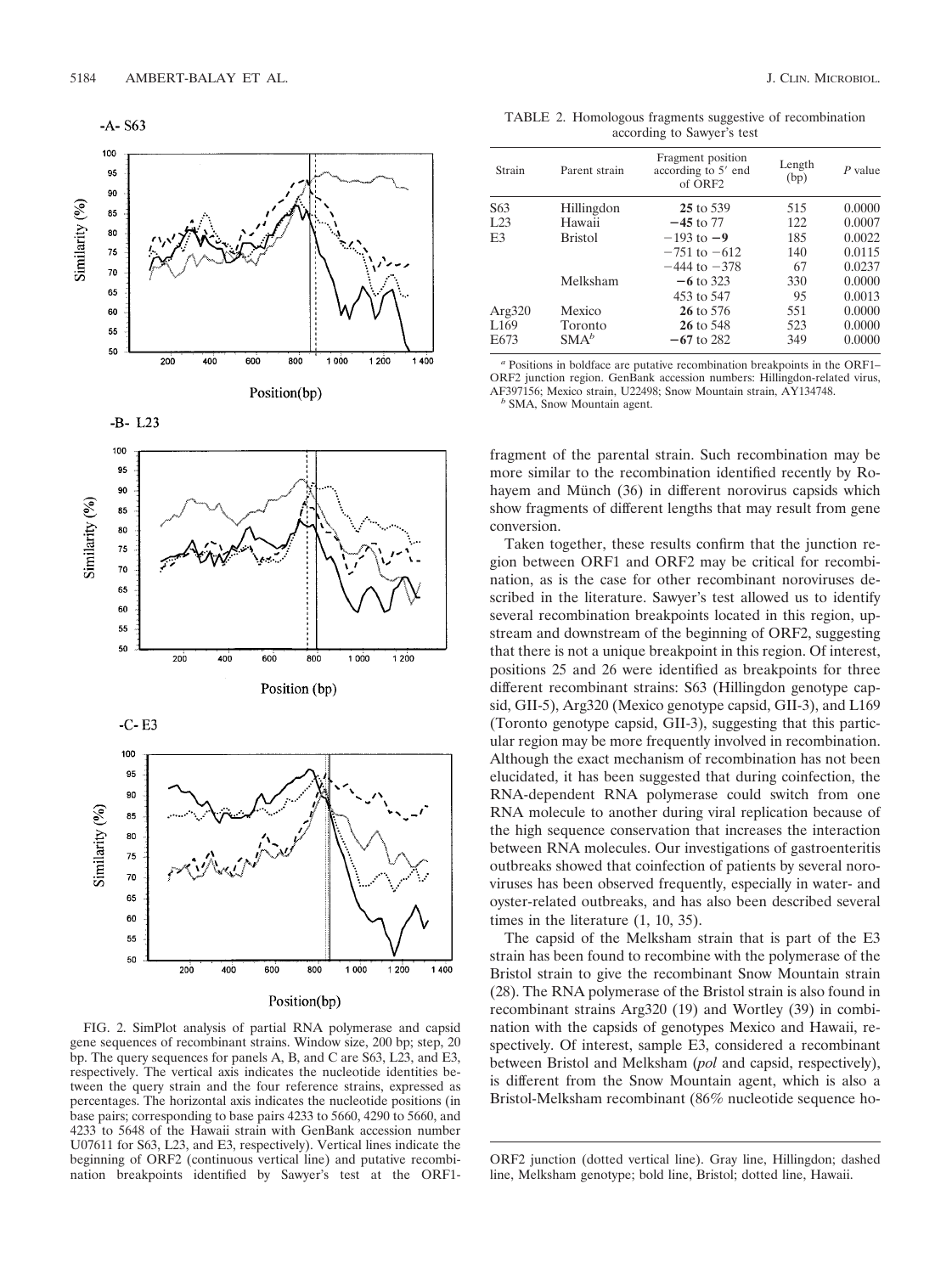| L23            | TGGACTTTACGTGCCAAGACAGGAACCTATGTTCAGGTGGATGAGGTTT     |
|----------------|-------------------------------------------------------|
| E3             |                                                       |
| S63            |                                                       |
| Hillingdon     | TGGATTTTTACGTGCCAAGACAAGAGCCTATGTTCAGGTGGATGAGATTC    |
| Hawaii         |                                                       |
| SMA            | TGGATTTTTACGTGCCCAGACAGGAACCCATGTTCAGGTGGATGAGATTC    |
| Melksham       |                                                       |
| <b>Bristol</b> |                                                       |
| Toronto        | TGGATTTTTATGTGCCCAGACAAGAGTCAATGTTCAGGTGGATGAGGTTC    |
| Mexico         | TGGATTTTTATGTGCCCAGACAAGAGTCAATGTTCAGGTGGATGAGGTTC    |
| Arg320         | TGGACTTTTACGTGCCTAGACAAGAACCAATGTTCCGGTGGATGAGGTTC    |
| L169           | TGGATTTTTACGTGCCCAGACAAGAACCAATGTTTAGGTGGATGAGATTC    |
| E673           | TGGATTTTTACGTGCCCAGACAAGAACCAATGTTTAGGTGGATGAGATTC    |
|                | **** ***** ***** ** **<br>$**$                        |
|                |                                                       |
| L23            | TCTGACTTGAGCACGTGGGAGGGCGATCGCAATCTGGCTCCCAGTTTTGT    |
| E3             | TCAGATCTGAGCACGTGGGAGGGCGATCGCAATCTGGCTCCCAGTTTTGT    |
| S63            | TCGGATCTGAGCACGTGGGAGGGCGATCGCAATCTTGCTCCCAGTCTTGT    |
| Hillingdon     | TCTGACTTGAGCACGTGGGAGGGCGATCGCAATCTGGCTCCCAGTTTTGT    |
| Hawaii         | TCAGACCTGAGCACGTGGGAGGGCGATCGCAATCTGGCTCCCAGTTTTGT    |
| SMA            | TCAGATTTGAGCACGTGGGAGGCCGATCGCAATCTGGCTCCCAGTTTTGT    |
| Melksham       | TCAGATTTGAGCACGTGGGAGGCCGATCGCAATCTTGCTCCCAGTCTTGT    |
| Bristol        | TCAGATCTGAGCACGTGGGAGGGCGATCGCAATCTGGCTCCCAGCTTTGT    |
| Toronto        | TCAGATCTAAGCACATGGGAGGGCGATCGCAATCTGGCCCCCAGTTTTGT    |
| Mexico         | TCAGATCTAAGCACATGGGAGGGCGATCGCAATCTGGCCTCCAGTTTTGT    |
| Arq320         | TCAGACTTGAGCACGTGGGAGGGCGATCGCAATCTGGCTCCCAGCTTTGT    |
| L169           | TCAGATTTGAGCACGTGGGAGGCGATCGCAATCTGGCTCCCAGTTTTGT     |
| E673           | TCAGATTTGAGCACGTGGGAGGCCGATCGCAATCTGGCTCCCAGTTTTGT    |
|                | ******************* ** *****<br>ORF <sub>2</sub>      |
|                |                                                       |
| L23            | GAATGAAGATGGCGTCGAATGACGCCGCTCCATCTAATGATGGTGCAGCC    |
| E3             | GAATGAAGATGGCGTCGAATGACGCCGCTCCATCTACTGATGGTGCAGCC    |
| S63            | GAATGAAGATGGCGTCGAATGACGCCACTCCATCTAATGATGGTGCCGCC    |
| Hillingdon     | GAATGAAGATGGCGTCGAATGACGCTACTCCATCAAATGATGGTGCCGCC    |
| <b>HAWAII</b>  | GAATGAAGATGGCGTCGAATGACGCCGCCCCATCTAATGATGGTGCAGCC    |
| <b>SMA</b>     | GAATGAAGATGGCGTCGAATGACGCCGCTCCATCTACTGATGGTGCAGCC    |
| MELKSHAM       | GAATGAAGATGGCGTCGAATGACGCCGCTCCATCTACTGATGGTGCAGCC    |
| <b>BRISTOL</b> | GAATGAAGATGGCGTCGAATGACGCCAACCCATCTGATGGGTCCGCAGCC    |
| Toronto        | GAATGAAGATGGCGTCGAATGACGCTGCTCCATCTAATGATGGTGCCGCC    |
| Mexico         | GAATGAAGATGGCGTCGAATCGCGCTGCTCCATCTAATGATGGTGCCGCC    |
| Arg320         | GAATGAAGATGGCGTCGAATGACGCCACTCCATCTAATGATGGTGCCGCC    |
| L169           | GAATGAAGATGGCGTCGAATGACGCCACTCCATCTAATGATGGTGCCGCC    |
| E673           | GAATGAAGATGGCGTCGAATGACGCCGCTCCATCTACTGATGGTGCAGCC    |
|                | ******************* ***<br>****<br>$+ + + +$<br>***** |

FIG. 3. Recombination breakpoints detected in the junction region between ORF1 and ORF2 of recombinant strains by Sawyer's test. Positions according to the beginning of ORF2 are  $-45$ ,  $-6$  or  $-9$ , and 25 for the three putative recombinants L23, E3, and S63, respectively, and 26, 26, and  $-67$  for the confirmed recombinants Arg320, L169, and E673, respectively.

mology in ORF1 and 92% nucleotide sequence homology in ORF2). Thus, some genotypes may be more prone to recombination and the formation of new strains than others. However, the identification of a greater number of recombinants will be required to confirm this hypothesis.

All the recombinants described in this study, as well as the GGIIb variants, presented a low nucleotide identity percentage with known genotypes in the RNA polymerase, suggesting that the capsid sequences of such "odd" strains should be further sequenced. It is not known if the "odd" strains just mentioned really exist or if recombination between the polymerase and capsid genes of two different strains would induce

TABLE 3. Epidemiology of the three recombinant strains

| Characteristic         | E3        | S63           | L <sub>23</sub> |
|------------------------|-----------|---------------|-----------------|
| Epidemiology           | Outbreak  | Sporadic case | Sporadic case   |
| Country                | Crete     | France        | France          |
| Vehicle                | Water     | Unknown       | Unknown         |
| Setting                | Hotel     |               |                 |
| Date of onset of cases | June 1997 | January 1999  | December 1999   |
| No. of cases           | 200       |               |                 |
|                        |           |               |                 |

mutations in the polymerase gene, producing a decrease in nucleotide similarities between the polymerases of the recombinant and parent strains. Some recombinant noroviruses described in the literature present high percentages of homology with two different genotypes in both ORFs, meaning that our observation is not a general characteristic of recombinants.

Unlike GGIIb and other norovirus recombinants, such as the Snow Mountain strain and Arg320, which are widely distributed, the three recombinants characterized in this study do not seem to have diffused widely. One was the cause of an outbreak in Crete in 1997; the other two were detected in two sporadic cases of infection in January and December 1999, respectively. Since then, they have never been identified among caliciviruses detected in France. Similar strains were found in other European countries but only their RNA polymerase genes and not their capsid genes were characterized, so they may be different. However, even if we consider, based on the RNA polymerase, that they are the same strains, it appears that they were not reported many times in other European countries. Also, L23 is similar to strains characterized in the United States, but we have no data about their geographical distribution or frequency. Of interest, it has recently been proposed (Second International Calicivirus Conference, Dijon, France, 6 to 10 November 2004) that these strains define a new genotype represented by strain Tiffin (GenBank accession number AY502010). Whatever the rate of recombination in noroviruses, it seems that some recombinants are able to diffuse in the human population and emerge as new strains, while others cause infection in only a few cases and do not spread. The reasons for this difference are not clear. All the recombinants described so far present known capsids, and since capsids are responsible for the immunogenicity, the mechanism that causes a selective advantage is not clear. Variations in antigen sites and/or receptor binding sites may be critical by causing immune escape and/or increasing the number of susceptible hosts.

In conclusion, the results presented here suggest that recombination is not a rare phenomenon among noroviruses and thus contributes to the genetic diversity of these viruses. Recombinant strains may be underestimated by the fact that characterization of noroviruses is usually based on the RNA polymerase gene sequence only, whereas it is necessary to know both the RNA polymerase and the capsid gene sequences to identify such viruses. Identification of recombination breakpoints in the region located at the junction of ORF1-ORF2 confirms the importance of this region in this phenomenon. Further work is needed to determine more precisely the exact implication of recombinant noroviruses in gastroenteritis as well as the molecular basis for the selective advantage observed for some of these strains.

### **ACKNOWLEDGMENTS**

We thank S. A. Sawyer (Department of Mathematics, Washington University, St. Louis, Mo.) for help with Sawyer's test.

This work was supported by the European Commission, under the Quality of Life and Management of Living Resources, 5th Framework (QLK1-CT-1999-00594).

#### **REFERENCES**

1. **Anderson, A. D., A. G. Heryford, J. P. Sarisky, C. Higgins, S. S. Monroe, R. S. Beard, C. M. Newport, J. L. Cashdollar, G. S. Fout, D. E. Robbins, S. A.**